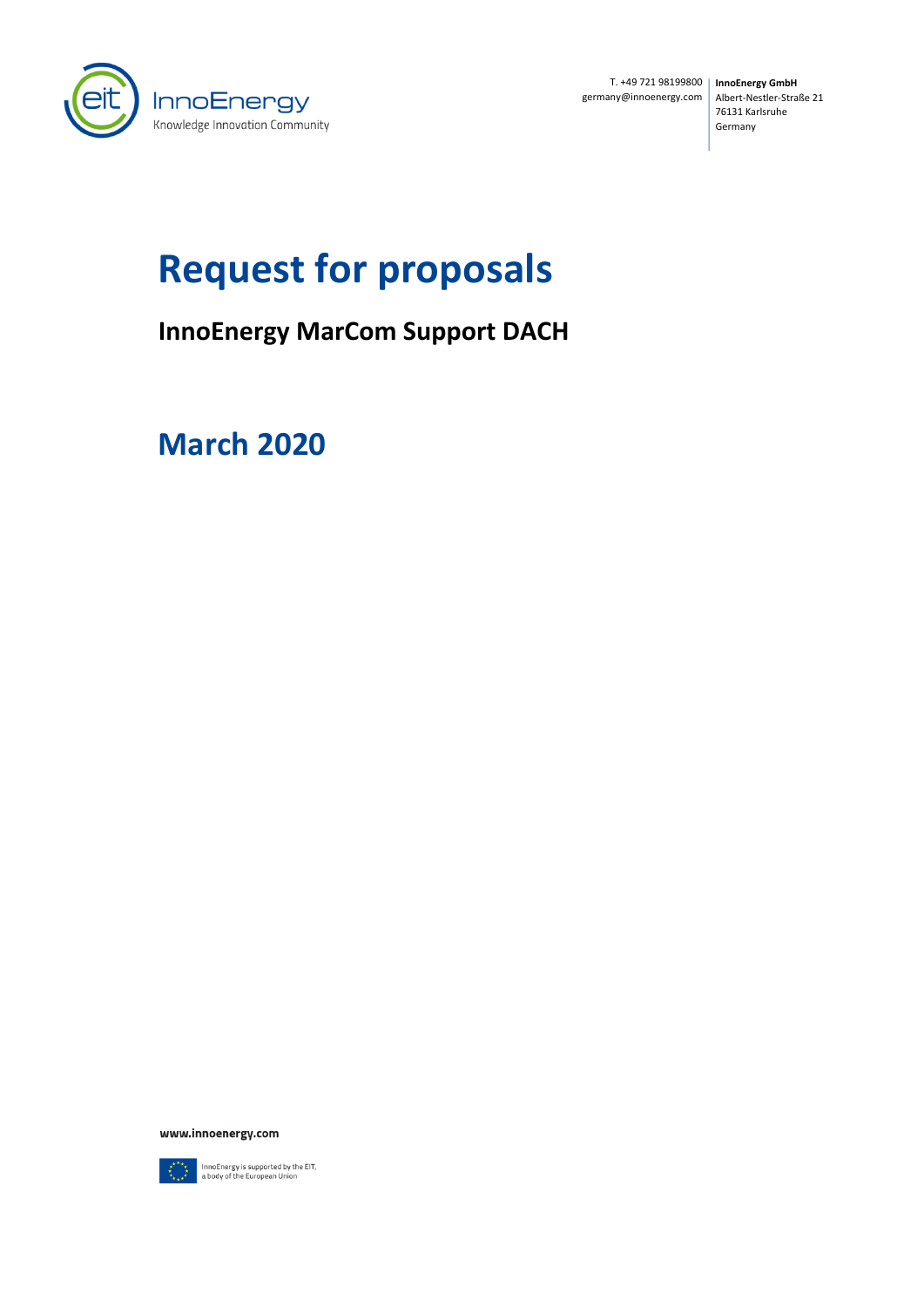# <span id="page-1-0"></span>1. Table of contents

| 1.    | Table of contents                                    | $\overline{2}$ |
|-------|------------------------------------------------------|----------------|
| 2.    | Overview of InnoEnergy                               | 3              |
| 3.    | Scope of work                                        | 3              |
| 4.    | Proposal Process                                     | 5              |
| 4.1.  | Participation                                        | 5              |
| 4.2.  | Submission of proposal                               | 5              |
| 4.3.  | Validity of the proposals                            | 6              |
| 4.4.  | Requests for additional information or clarification | 6              |
| 4.5.  | Costs for preparing proposals                        | 6              |
| 4.6.  | Ownership of the proposals                           | 6              |
| 4.7.  | Clarification related to the submitted proposals     | 6              |
| 4.8.  | Negotiation about the submitted proposal             | 6              |
| 4.9.  | Evaluation of proposals                              | $\overline{7}$ |
| 4.10. | Signature of contract(s)                             | $\overline{7}$ |
| 4.11. | Cancellation of the proposal procedure               | 7              |
| 4.12. | Appeals/complaints                                   | $\overline{7}$ |
| 4.13. | Ethics clauses / Corruptive practices                | 7              |
| 4.14. | Annexes                                              | 8              |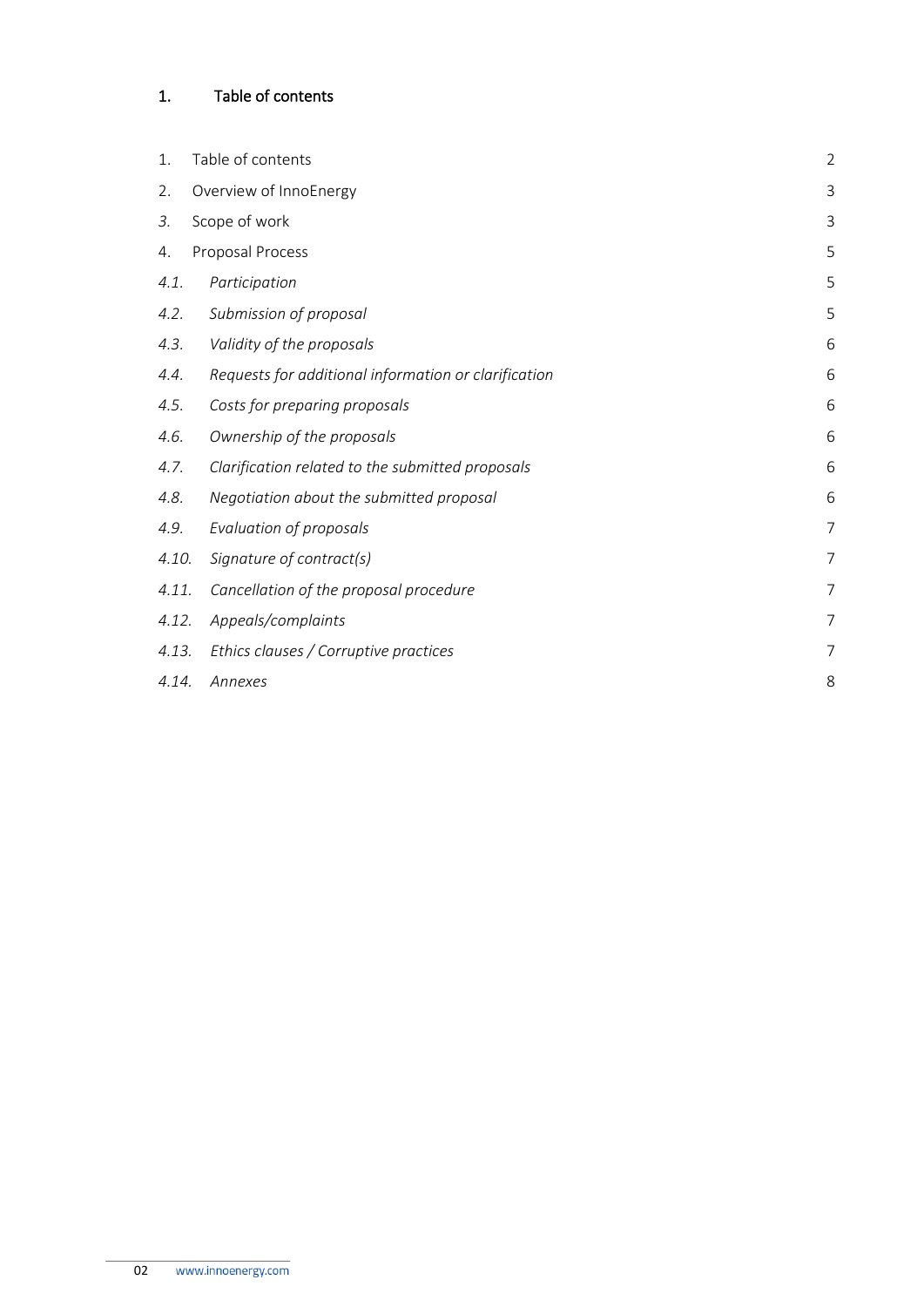# <span id="page-2-0"></span>2. Overview of InnoEnergy

EIT InnoEnergy is the innovation engine for sustainable energy across Europe. The challenge is big, but our goal is simple: to achieve a sustainable energy future for Europe. Innovation is the solution. New ideas, products and services that make a real difference, new businesses and new people to deliver them to market. At InnoEnergy we support and invest in innovation at every stage of the journey – from classroom to end-customer. With our network of partners we build connections across Europe, bringing together inventors and industry, graduates and employers, researchers and entrepreneurs, businesses and markets.

We work in three essential areas of the innovation mix:

- Education to help create an informed and ambitious workforce that understands the demands of sustainability and the needs of industry.
- Innovation Projects to bring together ideas, inventors and industry to create commercially attractive technologies that deliver real results to customers.
- Business Creation Services to support entrepreneurs and start-ups who are expanding Europe's energy ecosystem with their innovative offerings.

Together, our work creates and connects the building blocks for the sustainable energy industry that Europe needs.

For further information, please visit [www.innoenergy.com](http://www.innoenergy.com/)

The European Institute of Innovation and Technology

InnoEnergy was established in 2010 and is supported by the European Institute of Innovation and Technology (EIT). Like all Knowledge and Innovation Communities established by the EIT, InnoEnergy brings together the three elements of the so-called Knowledge Triangle - higher education, research and industry – to tackle some of the biggest challenges facing Europe today. For further information, please visit<http://eit.europa.eu/>

#### <span id="page-2-1"></span>3. Scope of work

#### Background and Objectives

The Marketing and Communications (MarCom) activities of InnoEnergy are split into corporate and regional activities, much of which is focused on promoting our three business lines – Business Creation Services, Innovation Projects and Education, and creating demand for the products and services we need to commercialise.

Corporate-level marketing and PR are covered by the central team, led by the Marketing & Communications Director, which employs its own agency. For the DACH region (Germany, Austria and German-speaking part of Switzerland), InnoEnergy GmbH seeks a separate agency with special expertise in these markets to help us raise brand awareness and promote thought leadership.

#### General Requirements

- Deep expertise of the entire range of marketing & communications disciplines, both in terms of strategy consulting and execution.
- In-depth understanding of (sustainable) energy markets in the German-speaking countries and across Europe.
- Proven expertise of and documented strong network across the energy innovation landscape in the DACH region: start-up & investor community, industry, media, government and legislators, industry associations and research institutions.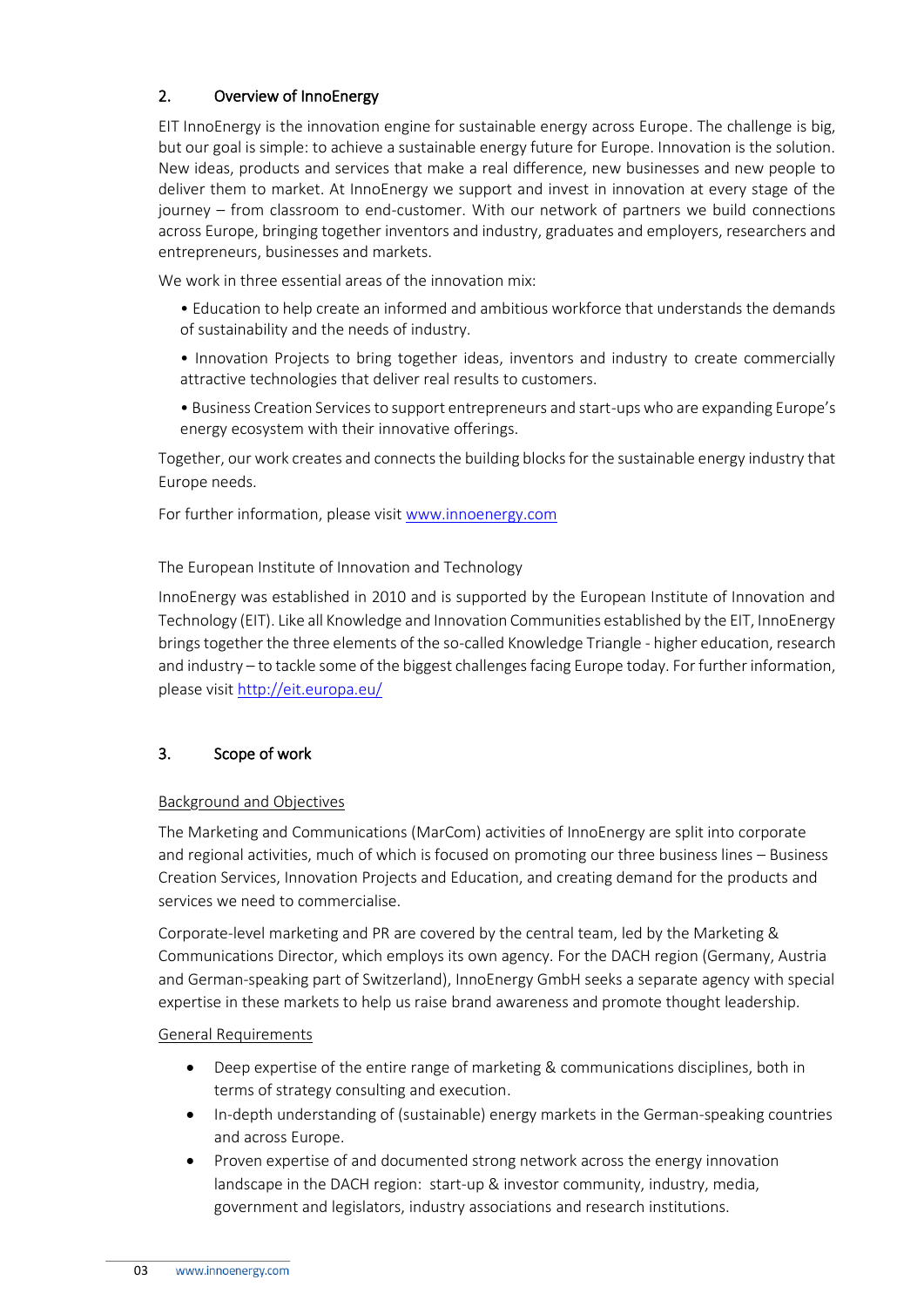#### Regional MarCom priorities DACH

Position InnoEnergy as THE go-to-partner for sustainable and commercially successful energy innovation amongst our key target groups:

- (1) Entrepreneurs/founders
- (2) Industry (e.g. energy, automotive, process industries)
- (3) Political decision makers
- (4) Investor/VC community
- (5) Media
- (6) Associations & research institutions

To achieve that, InnoEnergy in the DACH region must

- Clearly communicate its mission, vision and value proposition to the above target groups.
- Demonstrate impact and success.
- Position InnoEnergy as a thought leader and expert in key fields of sustainable energy transition, e.g. energy storage or mobility & transport.
- Generally: sharpen its profile and value proposition

The support we need entails the full range of marketing and communications:

- A. Content creation / copywriting
- Language: all content must be written in German at native level, and in English at (close to) native level for internal approvals.
- Support with regular copywriting of newsworthy content and thought leadership content including
	- o Press releases
	- o Website news
	- o Bylined articles
	- o Success stories & case studies
	- o Whitepapers
- Video and infographics, e.g. for social media campaigns.
- B. Governmental Relations
- Building and extending of relationships into relevant governmental / legislative bodies, e.g. BMWi, BMBF, BMU and parliamentary fractions.
- Help with preparation of topical high-profile meetings with key political stakeholders.
- C. Public Relations
- Creation of steady news pipeline to place in priority media.
- Build up and maintain tiered media list with focus on DACH region (general news, business & financial media, startup & investor publications, energy and mobility trade media).
- Building and extending of tier-1 media relationships across relevant business publications, general news, startup & VC/investor media, industry trade (e.g. energy sector, mobility & transportation).
- Monitoring of topics and interview pitching support.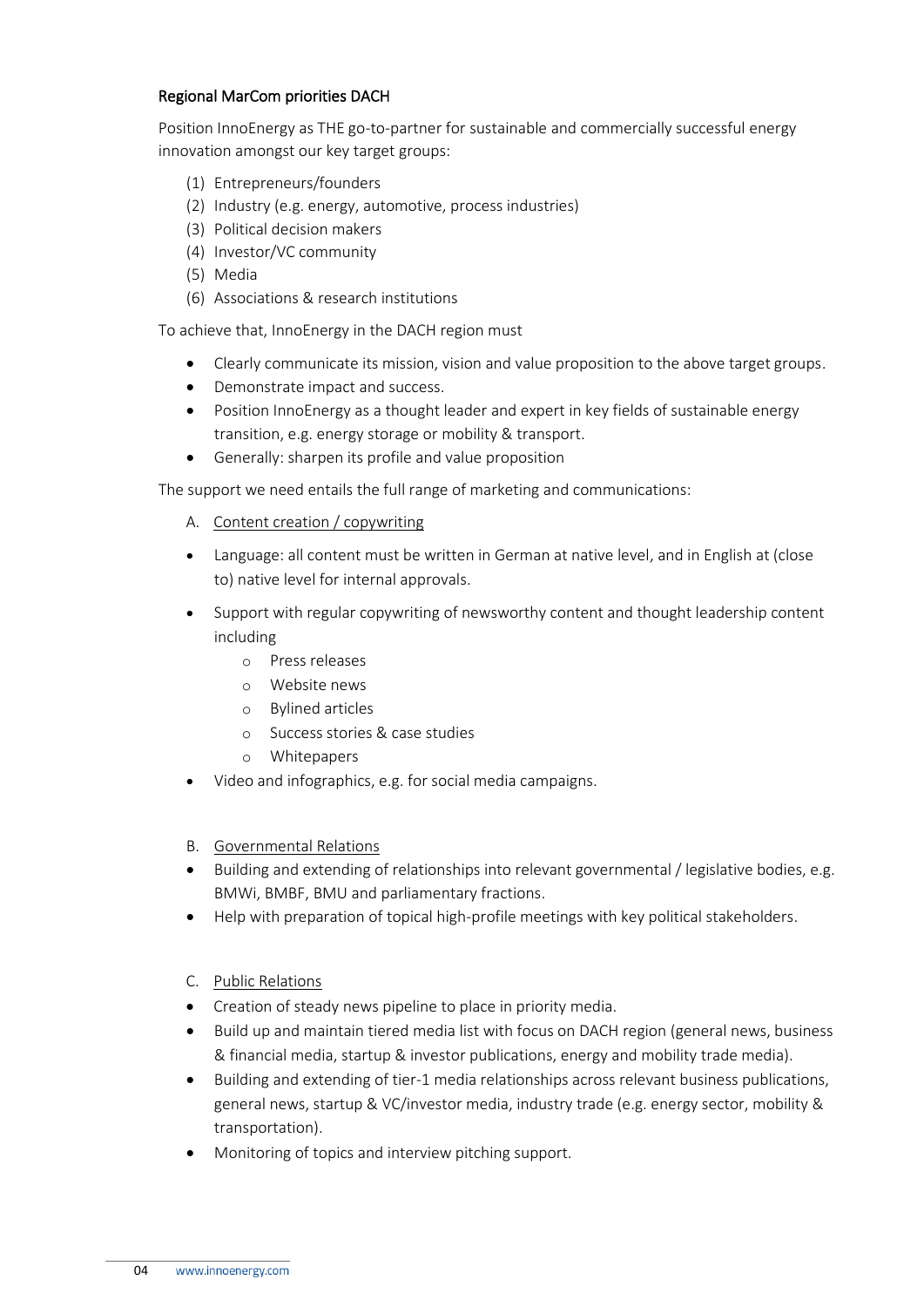#### D. Online Marketing

Support includes but is not limited to

- News for the corporate InnoEnergy website.
- Paid promotion campaigns, e.g. via social media.

#### E. Social Media

- Steady stream of insightful comments, statements of the DACH management team on social media channels (LinkedIn, Facebook, Twitter), as well as content for corporate social media accounts.
- Establish social media editorial calendar.
- F. Events
- Monitoring and identification of relevant strategic speaking opportunities for subject matter experts in the DACH region.
- Support with the organisation and execution of own ecosystem events in Germany (e.g. networking events, roundtables & panel discussions, press tours et al.). For 2020 this also includes the TBB. The Business Booster, InnoEnergy's annual flagship event [\(https://tbb.innoenergy.com/\)](https://tbb.innoenergy.com/), which takes place in Berlin in November. The event showcases our ventures and their solutions to the industry and interested public, and is accompanied by a full 2-day conference programme with speakers, pitches, parallel sessions and networking opportunities. The general organization and logistics are covered by the central marketing & events team of InnoEnergy, but there will be plenty of opportunities for InnoEnergy to profit from Germany hosting the event, and perhaps the need for attracting high-profile visitors or speakers.
- G. Branding
- Help with maintaining and extending relevant partnerships / sponsorships of high impact in the DACH region.

#### Reporting

Monthly reporting of achievements against agreed KPIs & outcomes.

#### Duration of the assignment

Initial contract until 31.12.2020, with the option of possible extension of the cooperation of two times one year (max until 31.12.2022). The contract shall always end automatically by 31.12. each year and can be renewed. Prolongation of contract will be discussed in time before the end of the respective contract periods.

#### Timing and Planning

The consultancy work is foreseen to start asap.

We expect a volume of approx. 80hrs per month on average (not guaranteed). But there might be months with fewer hours and also months with a high workload, hence some flexibility in staffing and remuneration scheme should be provided for.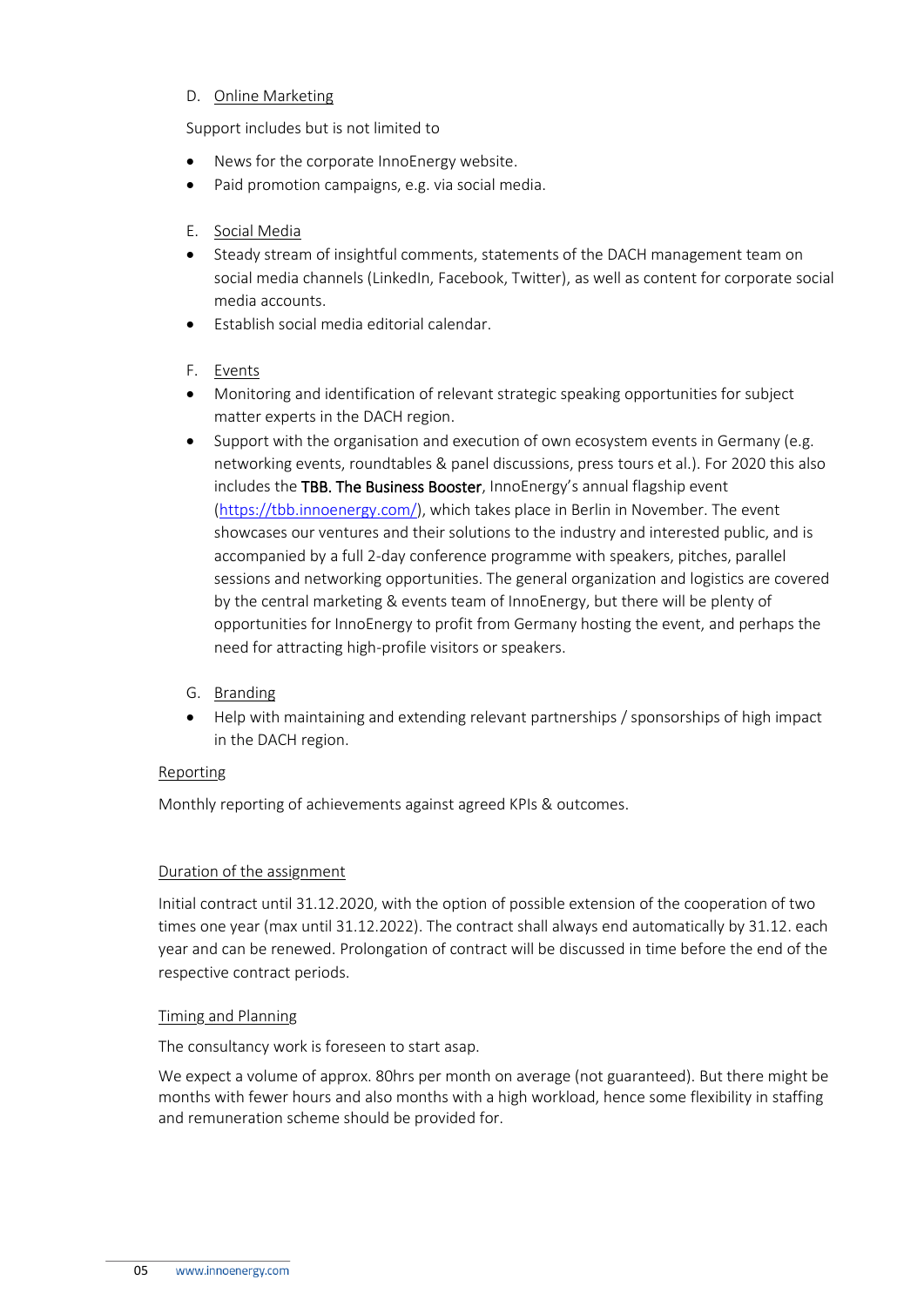#### Details for the requested Proposal

The Offer for this Request for Proposal shall contain the following deliverables:

- 1. Competence: profile of the company and staffing
- 2. Proof of expertise: track record of relevant assignments and client credentials in the energy and innovation sector. Examples of assignments and work undertaken should ideally cover as many as possible of the above outlined areas and target groups.
- 3. Demonstration of understanding of InnoEnergy's requirements: in order to better judge the competence of the pitching agency and the fit to InnoEnergy, we ask you to submit an outline for a fictive campaign/task for InnoEnergy.

#### Background

InnoEnergy has played a pivotal role in conceiving and building the European Battery Alliance (EBA) in 2017. Since its launch we have been leading the industry side of EBA initiatives, for which we have been mandated by Vice President Šefčovič. A series of ongoing high-level workshops and consultations, covering the entire value chain of green and sustainable battery production, has recently culminated in the launch of the EBA Business Investment Platform (BIP).

Task

# ➔ *How do we communicate InnoEnergy's central role in the EBA to our core target group ?*

Please outline your campaign strategy on max. 5 slides including

- General approach
- Mix of different MarCom tools you intend to use
- KPIs how will you measure the success of individual activities and the overall campaign ?
- Timeline
- Budget: assume that you have a budget of max. 30 $k \in \mathbb{R}$

#### For more information see

<https://www.eba250.com/> [https://eit.europa.eu/news-events/news/european-battery-alliance-eit-innoenergy-launch-business](https://eit.europa.eu/news-events/news/european-battery-alliance-eit-innoenergy-launch-business-investment-platform)[investment-platform](https://eit.europa.eu/news-events/news/european-battery-alliance-eit-innoenergy-launch-business-investment-platform)

- 4. Price offer (per day/hour) containing all costs related to the implementation of the contract, (excluding travel, which will seldom be asked of you). Please provide offers for monthly support as follows:
	- (a) Suggested general setup / remuneration model, i.e. fixed monthly base fee (Retainer), invoicing per campaign etc….
	- (b) A blended hourly rate (projected mix of senior/junior staff) for all additional services regarding the mentioned workscope

*N.B.: Please refer to section 4.9 for details on the evaluation criteria and process.*

#### <span id="page-5-1"></span><span id="page-5-0"></span>4. Proposal Process

#### *4.1. Participation*

a) Participation in this proposal procedure is open to all tenderers.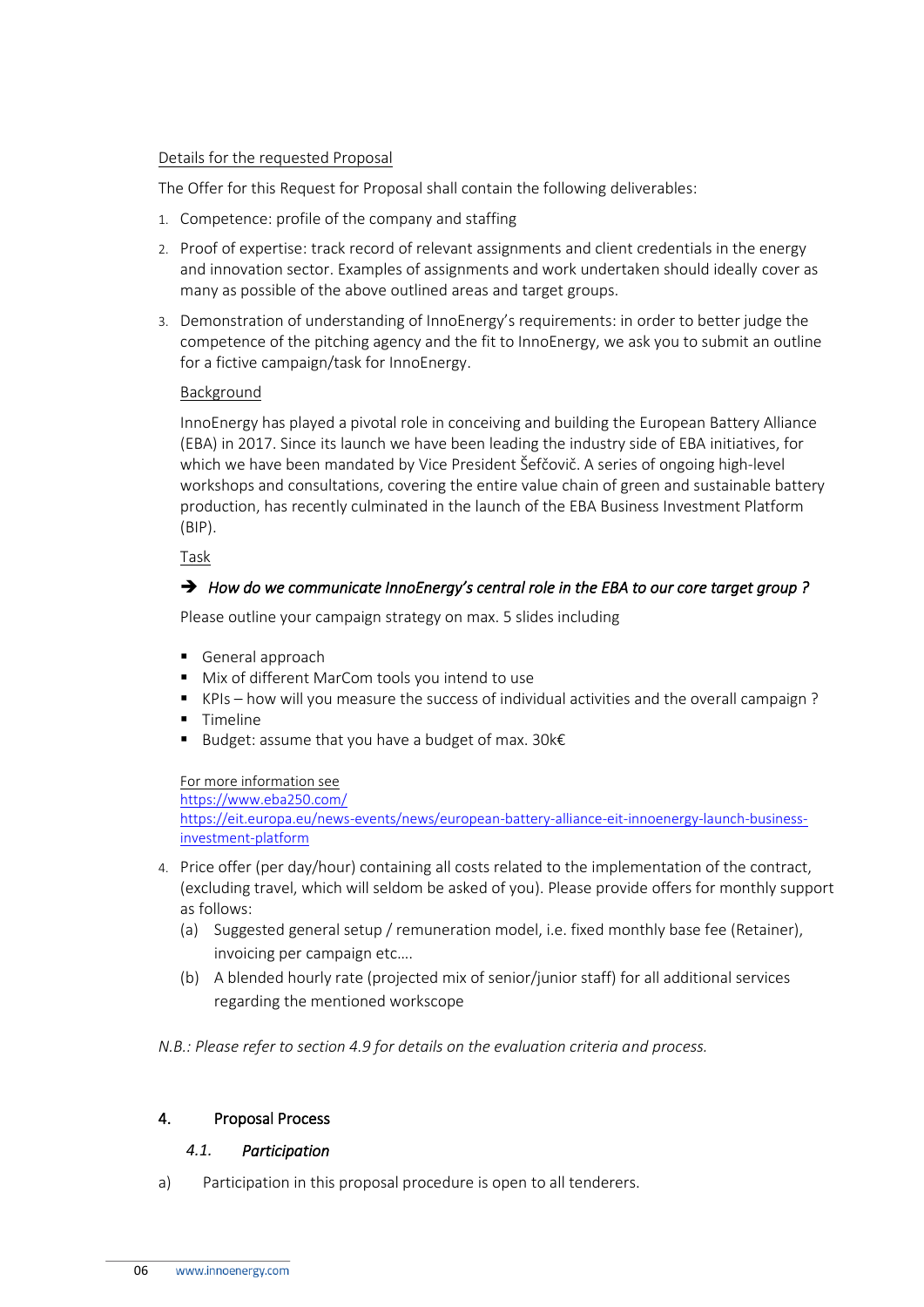b) All participants must sign the Tenderers' declaration form attached and submit it with the proposal. Please note that the tenderer may not modify the text, it has to be submitted signed as provided by InnoEnergy attached to the request for proposal document.

# <span id="page-6-0"></span>*4.2. Submission of proposal*

|                                                    | <b>DATE</b> |
|----------------------------------------------------|-------------|
| Sending out RFP invitations to potential suppliers | 13.03.2020  |
| Deadline for submitting proposals                  | 23.03.2020  |
| Intended date of notification of award             | 30.03.2020  |
| Intended date of contract signature                | 06.04.2020  |

Proposals must be emailed in **English language** to the following address to:

Contact name: for the attention of Sönke Moosmann and Renata Hofmeister E-mail: soenke.moosmann@innoenergy.com; renata.hofmeister@innoenergy.com

#### The proposal shall contain:

- the technical response to the service requested (point 3).
- the financial offer (the price for the services.) The financial offer must be presented in Euro. Prices must be indicated as net amount excluding VAT.
- an indication of supplier's insurance coverage. The proposal must specify whether the supplier has taken out a company liability insurance and/or professional liability insurance including the maximum amount of coverage in Euro per event per insurance.

Responses should be concise and clear. The tenderer's proposal will be incorporated into any contract that results from this procedure. Tenderers are, therefore, cautioned not to make claims or statements that they are not prepared to commit to contractually. Subsequent modifications and counter-proposals, if applicable, shall also become an integral part of any resulting contract.

The tenderer represents that the individual submitting the natural or legal entity's proposal is duly authorized to bind its entity to the proposal as submitted. The tenderer also affirms that it has read the instructions to tenderers and has the experience, skills and resources to perform, according to conditions set forth in this proposal and the tenderers' proposal.

Tenderers are requested to submit with their proposal together with the filled-out Tenderers' declaration form (see point 4.1).

#### <span id="page-6-1"></span>*4.3. Validity of the proposals*

Tenderers are bound by their proposals for 90 days after the deadline for submitting proposals or until they have been notified of non-award.

The selected winner must maintain its proposal for a further 60 days to close the contract.

#### Proposals not following the instructions of this Request for Proposal can be rejected by InnoEnergy.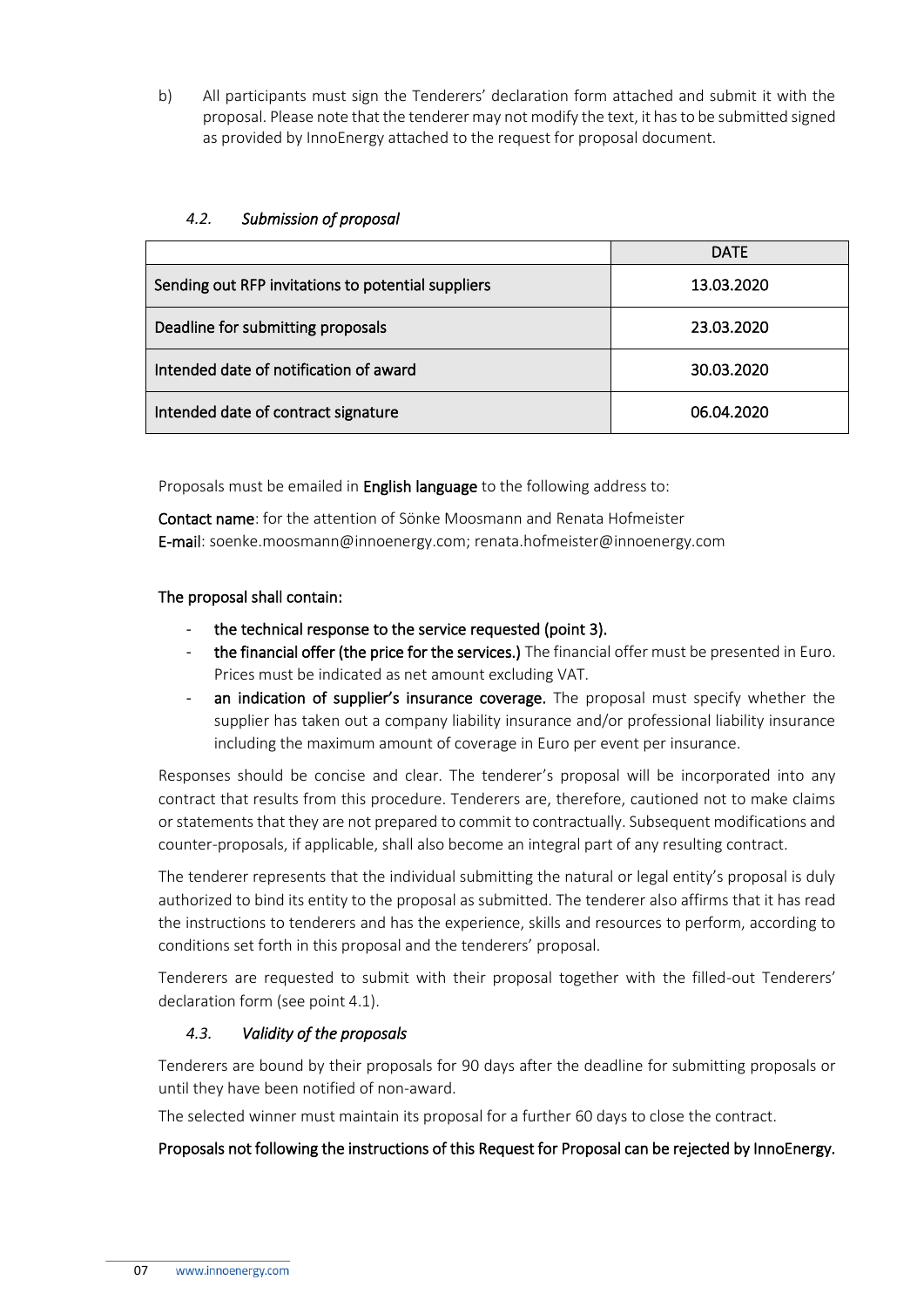# <span id="page-7-0"></span>*4.4. Requests for additional information or clarification*

The request for proposal should be clear enough to avoid tenderers having to request additional information during the procedure. In case the tenderers are in need of additional information or clarification, please address it to the address below. All information requested or answered may only be done through written communication – email only. All questions should be sent prior to deadline for requesting clarification as specified in 4.2. In case of complex or high value procurements, InnoEnergy could arrange a clarification session which will be communicated to the tenderers through the InnoEnergy procurement website portal.

Contact name: for the attention of Sönke Moosmann and Renata Hofmeister E-mail: soenke.moosmann@innoenergy.com; renata.hofmeister@innoenergy.com

InnoEnergy has no obligation to provide clarification.

#### <span id="page-7-1"></span>*4.5. Costs for preparing proposals*

No costs incurred by the tenderer in preparing and submitting the proposal are reimbursable. All such costs must be borne by the tenderer.

# <span id="page-7-2"></span>*4.6. Ownership of the proposals*

InnoEnergy retains ownership of all proposals received under this tendering procedure. Proprietary information identified as such, which is submitted by tenderer in connection with this procurement, will be kept confidential.

The potential or actual supplier should accept that during the implementation of the contract and for four years after the completion of the contract, for the purposes of safeguarding the EU's financial interests, InnoEnergy may transfer the proposal and the contract of the supplier to internal audit services, to the EIT, to the European Court of Auditors, to the Financial Irregularities Panel or to the European Anti-Fraud Office.

# <span id="page-7-3"></span>*4.7. Clarification related to the submitted proposals*

After submission of the proposals, they shall be checked if they satisfy all the formal requirements set out in the proposal dossier. Where information or documentation submitted by the tenderers are or appears to be incomplete or erroneous or where specific documents are missing, InnoEnergy may request the tenderer concerned to submit, supplement, clarify or complete the relevant information or documentation within an appropriate time limit. All information requested or answered may only be done through written communication – email only.

#### <span id="page-7-4"></span>*4.8. Negotiation about the submitted proposal*

After checking the administrative compliance of the tenderers, InnoEnergy may negotiate the contract terms with the tenderers. In this negotiation InnoEnergy will ask all tenderers to adjust the proposal or specific sections of the proposal within an appropriate time limit. In case of negotiation, InnoEnergy shall provide further information about the proceedings and timing.

# <span id="page-7-5"></span>*4.9. Evaluation of proposals*

The quality of each proposal will be evaluated in accordance with the below mentioned award criteria. The award criteria will be examined in accordance with the requested service indicated in Section 3 of the document.

#### Evaluation criteria (weight in %)

- 1. Competence: profile of the company and staffing (25%)
- 2. Proof of expertise: track record of relevant assignments and client credentials (30%)
- 3. Fictive campaign outline (20%)